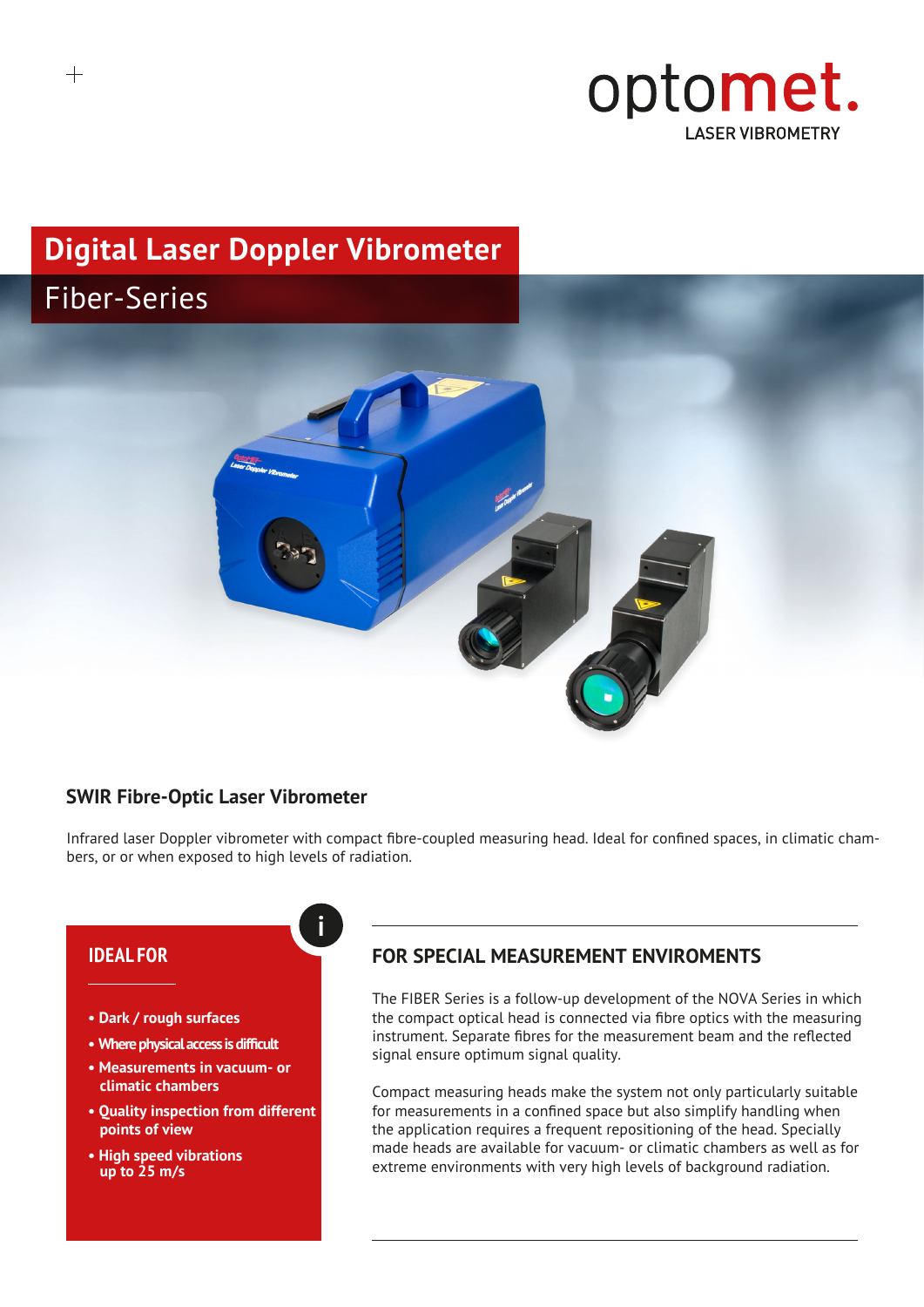## **Technical Data**

| Max. $2$         | Max. <sup>2</sup> | Best Vel. <sup>1</sup>               | Max. $^{2,3}$ | Best Disp. <sup>1a</sup> | Max. $^{2,3}$ | Best Accel. <sup>1</sup> |
|------------------|-------------------|--------------------------------------|---------------|--------------------------|---------------|--------------------------|
| <b>Frequency</b> | <b>Velocity</b>   | <b>Resolution</b>                    | Displacement  | Resolution               | Acceleration  | Resolution               |
| 24 MHz           | $25 \text{ m/s}$  | 1.7 nm s <sup>-1</sup> / $\sqrt{Hz}$ | $\pm 1.225$ m | $0.05$ pm / $\sqrt{Hz}$  | 78.4 Ma       | $1.8\mu$ g / $\sqrt{Hz}$ |

#### **Measured Quantities – Performance Parameters**

<sup>1</sup> The Resolution is defined as the signal amplitude (rms) corresponding to a signal-to-noise ratio (SNR) of 0dB with 1Hz spectral resolution at 50 % fmax of smallest measurement range.

 $^{1a}$  The Resolution is defined as the signal amplitude (rms) corresponding to a signal-to-noise ratio (SNR) of 0dB with 1Hz spectral resolution.

2 Actual specifications depend on the configured decoder.

 $3$  Optional available

#### **Measurement Specifications**

| Measured quantities                      | Velocity, displacement, acceleration                                                              |
|------------------------------------------|---------------------------------------------------------------------------------------------------|
| Frequency bandwidth <sup>2</sup>         | 0 Hz - 24 MHz                                                                                     |
| Max. velocity $2$                        | $25 \text{ m/s}$                                                                                  |
| Velocity measurement ranges <sup>2</sup> | 14                                                                                                |
| Signal processing                        | Digital (FPGA based)                                                                              |
| Source impedance                         | 50 Ohm                                                                                            |
| Analog signal output                     | $3 \times BNC, \pm 2V$                                                                            |
|                                          | - Velocity, displacement <sup>3</sup> , acceleration <sup>3</sup> , signal generator <sup>3</sup> |
|                                          | - Data rate: 160 MSamples/s @ 16-bit                                                              |
| Digital Signal Output &                  | 1 Gbit RJ45 Ethernet:                                                                             |
| PC-Interface                             | - Data rate: $1$ GBit (53.3 MSamples/s $@$ 16-bit)                                                |
|                                          | - Digital data acquisition- and analysis software OptoGUI                                         |
|                                          | - Digital remote control of device settings                                                       |
| <b>External Trigger</b>                  | Digital external trigger in/out via SMB                                                           |
| Filter                                   | High-pass filter:                                                                                 |
|                                          | off / 10 / 20 / 40 / 80 / 160 / 320 / 640 Hz                                                      |
|                                          | 1.28 / 2.56 / 5 / 10 / 20 / 40 / 80 / 160 kHz (0.16 / 7 / 50 Hz) <sup>4</sup>                     |
|                                          | Low-pass filter: off / 2.5 / 5 / 10 / 20 / 50 / 100 kHz                                           |
|                                          | Tracking filter: off / slow / fast                                                                |

<sup>4</sup> For Sense Remote decoder

#### **Optical Specifications**

| Working distances  | Variable working distance from 0 mm to >300 m        |
|--------------------|------------------------------------------------------|
| Laser wavelength   | Measurement laser: 1550 nm, Target laser: 510-530 nm |
| Laser safety class | Measurement laser: output power: <10 mW, class 1     |
|                    | Target laser: output power: <1 mW, class 2           |
| Optics             | Auto-, remote-, and manual focusing                  |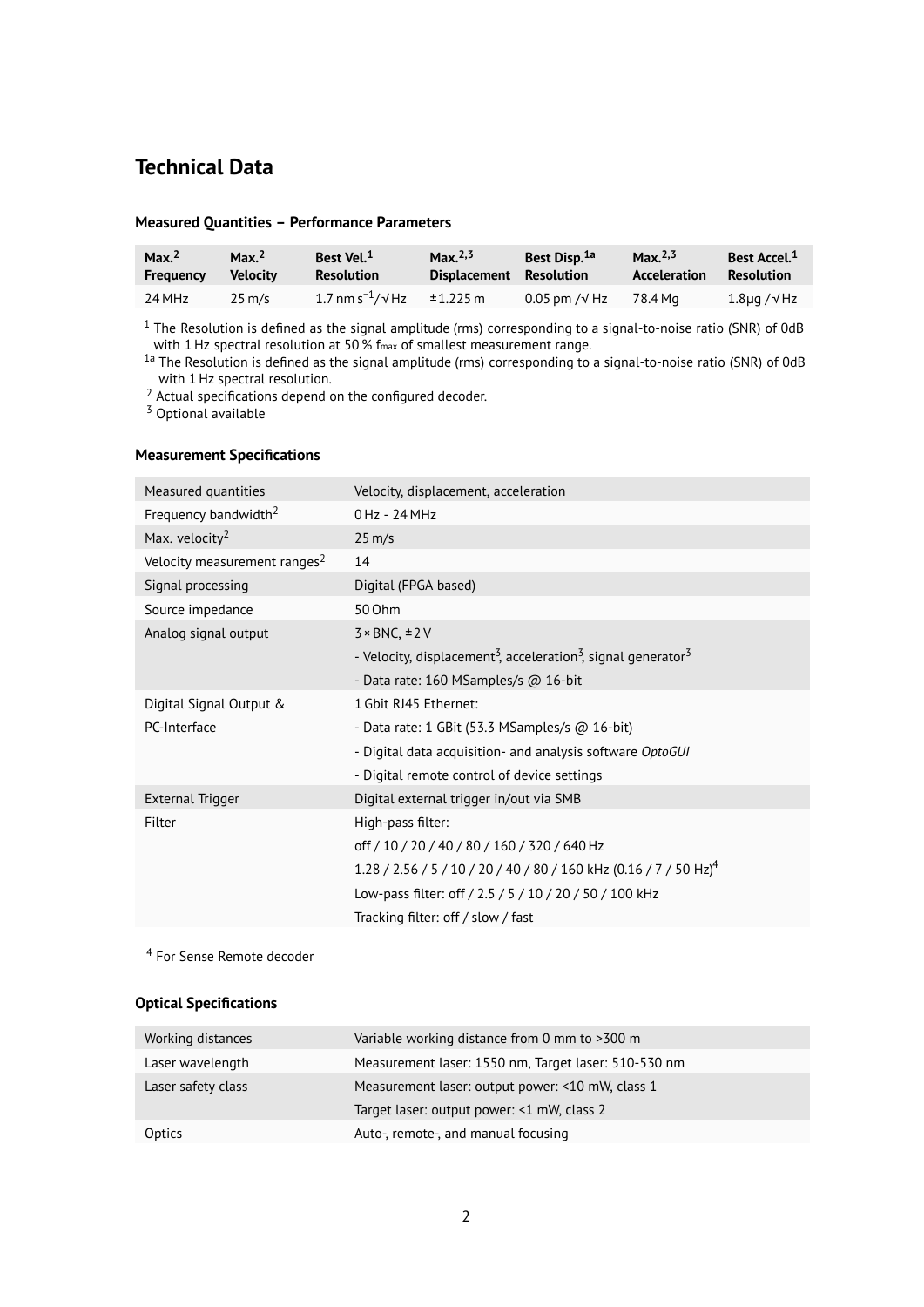#### **General Device Specifications**

| User interface output                    | Color screen 3.5" + 20 segment LED bargraph                                                         |
|------------------------------------------|-----------------------------------------------------------------------------------------------------|
| User interface input                     | Touch screen, knobs with push-button, key switch (power)                                            |
| Operating temperature                    | 0 to $+40^{\circ}$ C                                                                                |
| Dimensions                               | Length $\times$ width $\times$ height (excluding handle and lens): 380 $\times$ 180 $\times$ 148 mm |
| Weight                                   | 8 kg + objective lens                                                                               |
| Power supply                             | 110 - 240 V AC (50-60Hz) or 12 V DC                                                                 |
| Portable Operation                       | Possible                                                                                            |
| Portable power supply                    | 12 V DC portable charger <sup>3</sup>                                                               |
| Integrated signal generator <sup>3</sup> | - Produce various preset functions (sin, chirp, gaussian, )                                         |
|                                          | - Import of arbitrary functions and audio wave-files                                                |

## **Model Options - Decoders**<sup>5,6</sup>

 $5$ For details see decoder data-sheets.  $6$  Variations from displayed models available on request.

| Model<br>(Decoder)            | <b>Description</b>                                                                          | <b>Measuring</b><br>Ranges <sup>5</sup> | Max.<br><b>Velocity</b> | <b>Frequency</b><br><b>Bandwidth</b> |
|-------------------------------|---------------------------------------------------------------------------------------------|-----------------------------------------|-------------------------|--------------------------------------|
| Start<br>$(D-VD-ON)$          | Entry model.                                                                                | $\overline{7}$                          | $2.5 \text{ m/s}$       | $0$ Hz $-100$ kHz                    |
| <b>Basis</b><br>$(D-VD-1N)$   | Versatile model with high resolution. <sup>8</sup>                                          | 8                                       | $5 \, \text{m/s}$       | 0 Hz - 500 kHz                       |
| Sense<br>$(D-VD-2N)$          | Smallest measurement range $\pm$ 2.45 mm/s<br>and highest resolution. <sup>9</sup>          | 11                                      | $5 \, \text{m/s}$       | $0$ Hz $-1$ MHz                      |
| Sense Remote<br>$(D-VD-2N-R)$ | Sense features + extra low disp. HPF 0.16 /<br>7/50 Hz (measure building vibrations, etc.). | 11                                      | $5 \, \text{m/s}$       | $0$ Hz $-25$ kHz                     |
| Sense Speed<br>$(D-VD-2N-12)$ | Sense features + additional measurement<br>range at $\pm 12$ m/s.                           | 12                                      | $12 \text{ m/s}$        | $0$ Hz $-1$ MHz                      |
| High Speed<br>$(D-VD-3N)$     | Supports measurements up to highest ve-<br>locities.                                        | 11                                      | $25 \text{ m/s}$        | $0$ Hz $-2.5$ MHz                    |
| High Frequency<br>$(D-VD-4N)$ | Supports measurements up to highest fre-<br>quencies.                                       | 9                                       | $12 \text{ m/s}$        | $0$ Hz $-10$ MHz                     |
| Master<br>$(D-VD-5N)$         | The all-rounder: Includes all Sense, High<br>Speed, and High Frequency features.            | 14                                      | $25 \text{ m/s}$        | $0$ Hz $-10$ MHz                     |
| Master+<br>(D-VD-5N-24)       | Includes all Master features and has an ad-<br>ditional super-high frequency upgrade        | 14                                      | $25 \text{ m/s}$        | $0$ Hz - 24 MHz <sup>10</sup>        |

**Overview Model Options and Characteristics of the default Velocity Decoder**<sup>7</sup>

 $^7$  All models feature by default a velocity decoder and optionally displacement and acceleration decoders

<sup>8</sup> Best velocity res.: 12 nm s<sup>-1</sup>/ $\sqrt{Hz}$ .

 $9^9$  Best velocity res.: 1.7 nm s<sup>-1</sup>/ $\sqrt{Hz}$ .

 $^{10}$  Velocity limited to 1 m/s at frequencies above 10 MHz.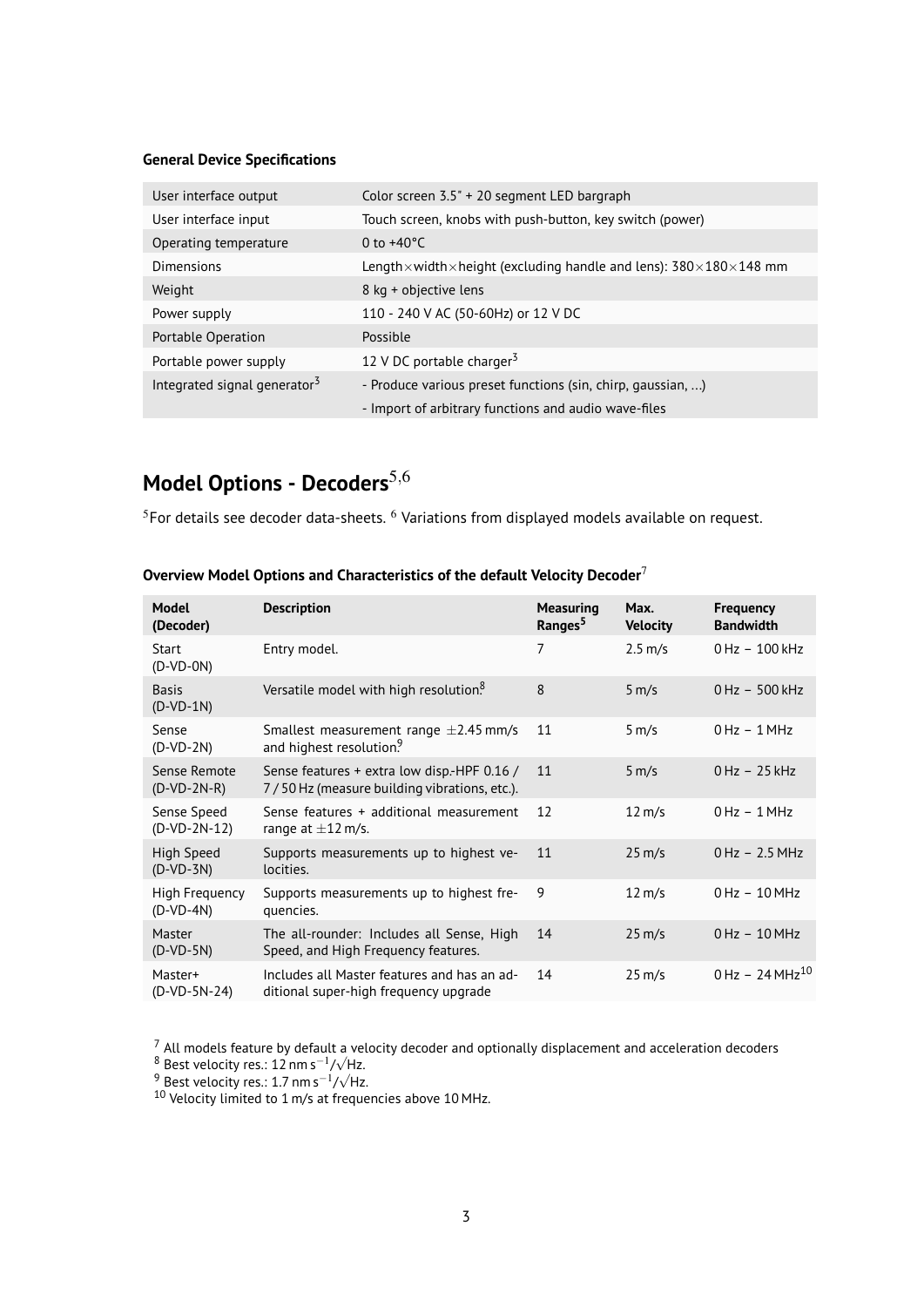| <b>Decoder</b> | <b>Required Vel.-</b><br><b>Decoder</b> | <b>Number Mea-</b><br>suring Ranges <sup>5</sup> | <b>Smallest</b><br>Range <sup>11</sup> | Largest<br>Range | <b>Frequency</b><br><b>Bandwidth</b> |
|----------------|-----------------------------------------|--------------------------------------------------|----------------------------------------|------------------|--------------------------------------|
| $D-DD-ON$      | $D-VD-ON$                               | 19                                               | $+122.5$ nm                            | $+122.5$ mm      | $0 Hz - 100 kHz$                     |
| $D-DD-1N$      | $D-VD-1N$                               | 19                                               | $+122.5$ nm                            | $+122.5$ mm      | $0$ Hz $-500$ kHz                    |
| $D-DD-2N$      | $D-VD-2N$                               | 19                                               | $+122.5$ nm                            | $+122.5$ mm      | $0$ Hz $-1$ MHz                      |
| $D-DD-2N-R$    | $D-VD-2N-R$                             | 19                                               | $+122.5$ nm                            | $+1.225$ m       | $0 Hz - 25 kHz$                      |
| $D-DD-2N-12$   | $D-VD-2N-12$                            | 19                                               | $+122.5$ nm                            | $+122.5$ mm      | $0$ Hz $-1$ MHz                      |
| $D-DD-3N$      | $D-VD-3N$                               | 19                                               | $+122.5$ nm                            | $+122.5$ mm      | $0 Hz - 2.5 MHz$                     |
| $D-DD-4N$      | $D-VD-4N$                               | 19                                               | $+122.5$ nm                            | $+122.5$ mm      | $0 Hz - 10 MHz$                      |
| $D-DD-5N$      | $D-VD-5N$                               | 19                                               | $+122.5$ nm                            | $+122.5$ mm      | $0 Hz - 10 MHz$                      |
| $D-DD-5N-24$   | $D-VD-5N-24$                            | 19                                               | $+122.5$ nm                            | $+122.5$ mm      | $0$ Hz - 24 MHz <sup>10</sup>        |

## **Characteristics of the optional Displacement Decoder**<sup>7</sup>

<sup>11</sup> Best displacement resolution: 0.05 pm.

#### **Characteristics of the optional Acceleration Decoder**<sup>7</sup>

| <b>Decoder</b> | <b>Required Vel.-</b><br><b>Decoder</b> | <b>Number Mea-</b><br>suring Ranges <sup>5</sup> | <b>Smallest</b><br>Range <sup>12</sup> | Largest<br>Range | <b>Frequency</b><br><b>Bandwidth</b> |
|----------------|-----------------------------------------|--------------------------------------------------|----------------------------------------|------------------|--------------------------------------|
| $D-AD-ON$      | $D-VD-ON$                               | 7                                                | $\pm$ 392 g                            | $\pm 1.6$ Mg     | $0 Hz - 100 kHz$                     |
| $D$ -AD-1N     | $D-VD-1N$                               | 8                                                | $\pm$ 392 g                            | $\pm 1.6$ Mg     | $0$ Hz $-500$ kHz                    |
| $D-AD-2N$      | $D-VD-2N$                               | 11                                               | $\pm$ 3.9 q                            | $\pm$ 3.2 Mg     | $0$ Hz $-1$ MHz                      |
| $D-AD-2N-R$    | $D-VD-2N-R$                             | 11                                               | $\pm$ 3.9 q                            | $\pm 80$ kg      | $0$ Hz $-25$ kHz                     |
| $D-AD-2N-12$   | $D-VD-2N-12$                            | 12                                               | $\pm$ 3.9 g                            | $\pm$ 7.6 Mg     | $0$ Hz $-1$ MHz                      |
| $D-AD-3N$      | $D-VD-3N$                               | 11                                               | $\pm$ 392 g                            | $\pm$ 39.2 Mg    | $0$ Hz $-2.5$ MHz                    |
| D-AD-4N        | $D-VD-4N$                               | 9                                                | $\pm$ 392 a                            | $\pm$ 76.8 Mg    | $0$ Hz $-10$ MHz                     |
| $D$ -AD-5N     | $D-VD-5N$                               | 14                                               | $\pm$ 3.9 g                            | $\pm 78.4$ Mg    | $0$ Hz $-10$ MHz                     |
| $D$ -AD-5N-24  | $D-VD-5N-24$                            | 14                                               | $\pm$ 3.9 g                            | $\pm 78.4$ Mg    | $0$ Hz - 24 MHz <sup>13</sup>        |

<sup>12</sup> Best acceleration resolution:  $1.8\mu$ g / $\sqrt{Hz}$ .

 $13$  Acceleration limited to 15.3 Mg at frequencies above 10 MHz.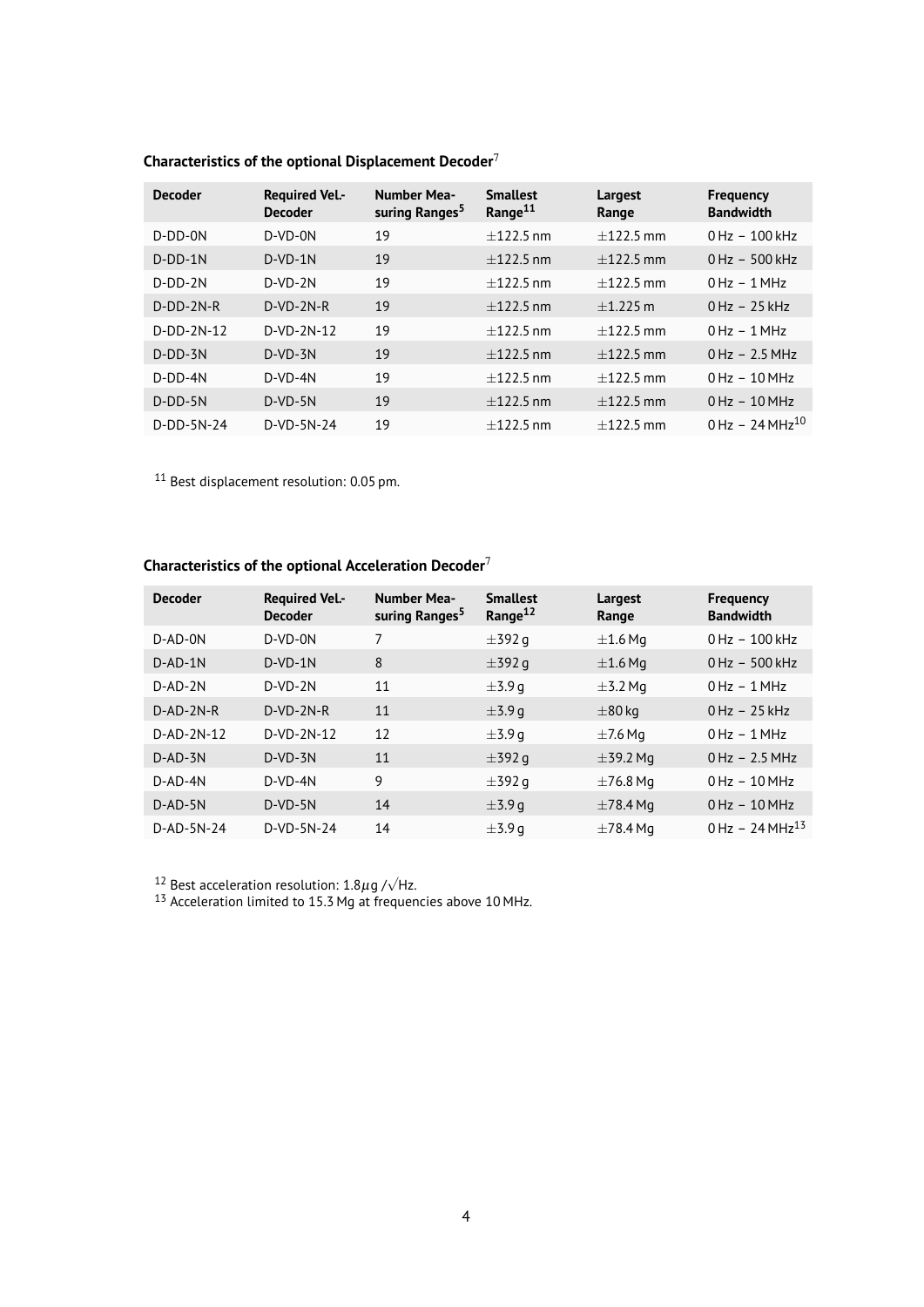**Set up Dual Fiber Vibrometer**

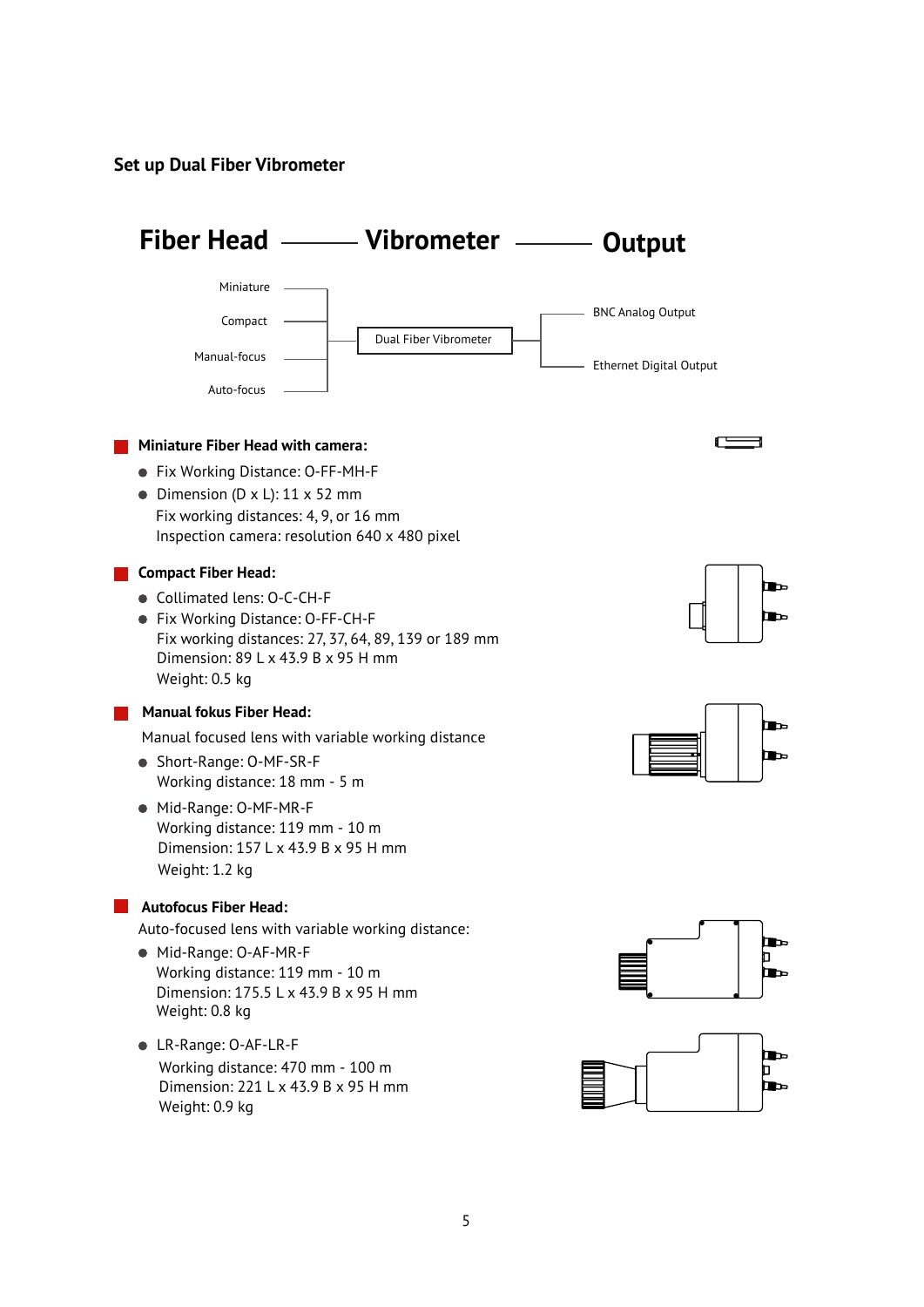## **Multiplex many fiber heads using a fiber switch**



### **Fiber switch technical data:**

| Switching times       | $2 \text{ ms}$                                 |
|-----------------------|------------------------------------------------|
| Guaranteed lifetime   | > 100 Mio cycles                               |
| Switching frequency   | $< 50$ Hz                                      |
| Number of channels    | 2, 4, 8 or 16; other channel counts on request |
| Electrical interface  | Ethernet, USB, RS232, TTL, I2C                 |
| Operating temperature | $060^{\circ}$ C                                |
| Operating voltage     | integrated power supply 110 -250V              |

#### **Remote control:**

Auto- or manual switching

via Ethernet / OptoGUI software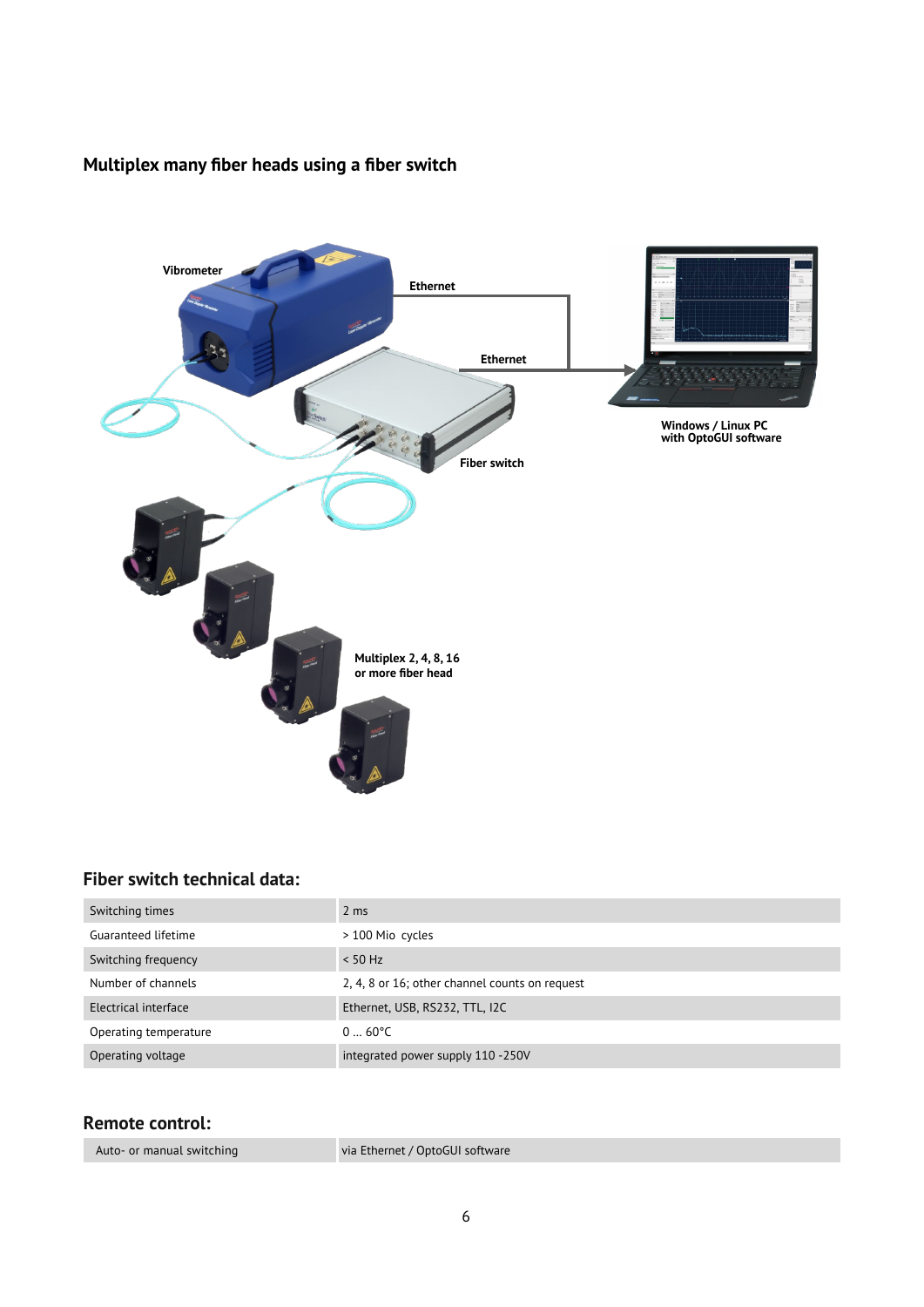## **Dimension of the Vibrometer:**



## **Dimension of the autofocus Fiber Head without objective lens:**

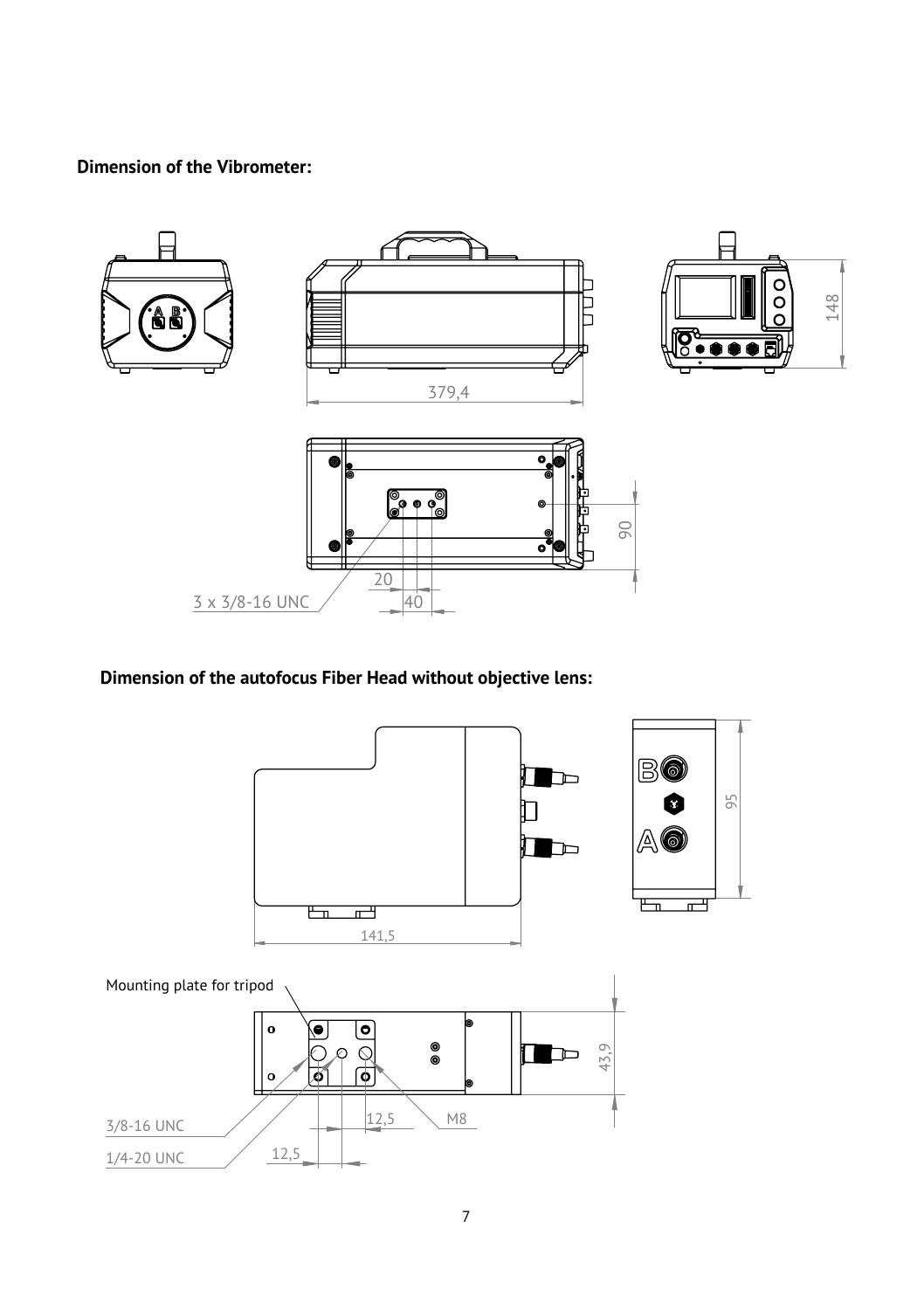#### **Autofocus lenses technical data**

| <b>Specification</b>          | O-AF-MR-F<br>Mid-Range<br>autofocus<br>119 mm $10 \text{ m}^*$ | <b>O-AF-LR-F</b><br>Long-Range<br>autofocus<br>470 mm  100 m <sup>*</sup> |
|-------------------------------|----------------------------------------------------------------|---------------------------------------------------------------------------|
| Focal length (mm)             | 50                                                             | 100                                                                       |
| Min. stand-off distance (mm)* | 119                                                            | 470                                                                       |
| Spot size in um at:           |                                                                |                                                                           |
| 119 mm                        | 43                                                             |                                                                           |
| 470 mm                        |                                                                | 76                                                                        |

### **Dimension of the manuel Fiber Head without objective lens:**



#### **Manual- and Fix lenses technical data**

|                               | O-C-CH-F                 | O-FF-CH-F                      | O-MF-SR-F<br><b>Short Range</b>           | O-MF-MR-F<br>Mid Range          |
|-------------------------------|--------------------------|--------------------------------|-------------------------------------------|---------------------------------|
| <b>Specification</b>          | collimated               | fixed working distance         | manuel focus<br>$18$ mm  5 m <sup>*</sup> | manuel focus<br>119 mm $10 m^*$ |
| Focal length (mm)             | $\overline{\phantom{a}}$ | 40 / 50 / 75 / 100 / 150 / 200 | 25                                        | 50                              |
| Min. stand-off distance (mm)* | $\overline{0}$           | 27 / 37 / 64 / 89 / 139/ 189   | 18                                        | 119                             |
| Spot size in um at:           | 1400                     |                                |                                           |                                 |
| $18 \text{ mm}$               |                          |                                | 26                                        |                                 |
| $27$ mm                       |                          | 17                             |                                           |                                 |
| 37 mm                         |                          | 22                             |                                           |                                 |
| 45 mm                         |                          |                                |                                           |                                 |
| 64 mm                         |                          | 33                             |                                           |                                 |
| 89 mm                         |                          | 44                             |                                           |                                 |
| 119 mm                        |                          |                                |                                           | 43                              |
| 139 mm                        |                          | 66                             |                                           |                                 |
| 150 mm                        |                          |                                |                                           |                                 |
| 189 mm                        |                          | 88                             |                                           |                                 |

\* Measured from the front of the fiber head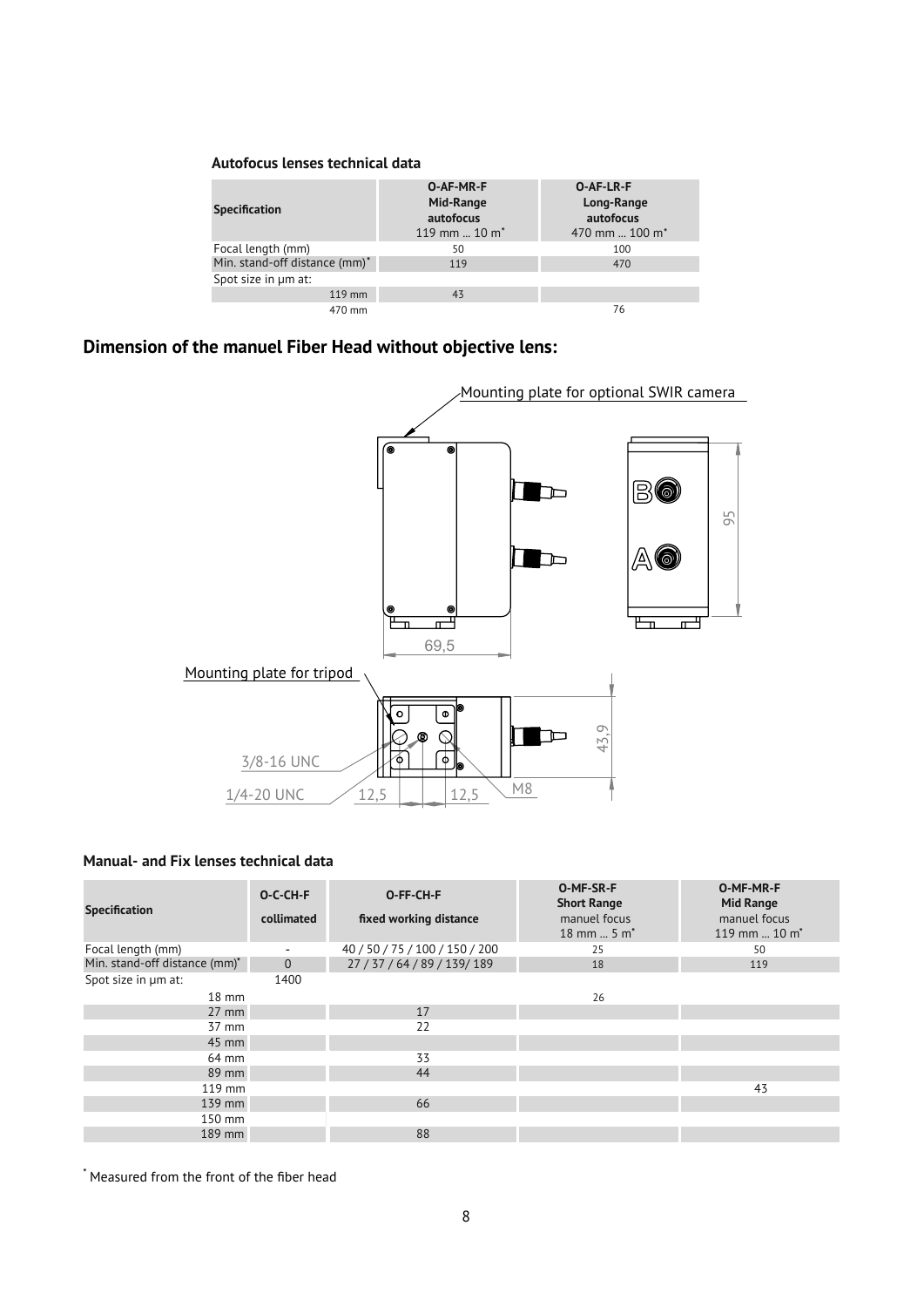## **Accessories**

**<sup>S</sup>** Standard included, **<sup>O</sup>** Optional available

| Transport Case for Single Point Vibrometer<br>Stable and waterproof Peli case for safe keeping and<br>transport of vibrometer.<br>External dimension (L x B x H): 61.9 x 49.2 x 22.3 cm | S            |
|-----------------------------------------------------------------------------------------------------------------------------------------------------------------------------------------|--------------|
| Tranport Case for Manual Focus Fiber Head<br>Safely stow your manual focus fiber head in a high qual-<br>ity Peli case.                                                                 | S            |
| Tranport Case for Autofocus Fiber Head<br>Safely stow your autofocus fiber head in a high quality<br>Peli case                                                                          | S            |
| Transport Bag<br>Compact und light transport bag for outdoor measure-<br>ments or transport as carry-on baggage in an plane.                                                            | Ω            |
| <b>IR-Detector Card</b><br>Transforming the not-visible infrared light into a spot of<br>visible light.                                                                                 | $\mathsf{S}$ |
| Mobile Battery<br>Portable battery charger, external battery power bank.<br>For powering the vibrometer when performing outdoor<br>measurements.                                        | O            |
| Tripod with Fluid Head<br>Precisely align your vibrometer with high quality tripods<br>by Manfrotto.                                                                                    | O            |
| Positioning Stage<br>Precisely align your Fiber measurement head. Manfrotto.                                                                                                            | O            |

## **Software**

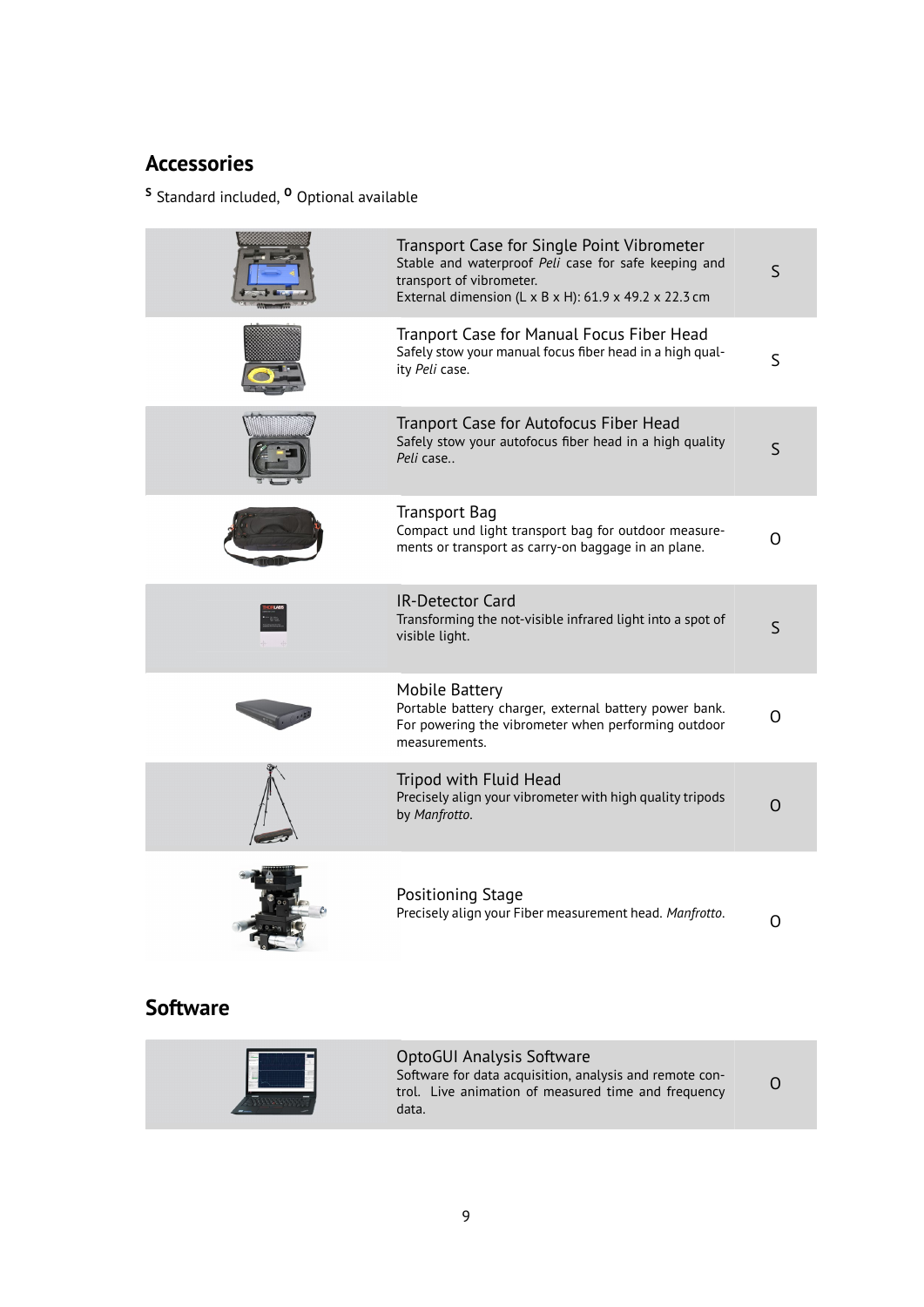#### **OptoGUI software includes**

| Remote control             | Remotely control all vibrometer settings via ethernet.                 | S            |
|----------------------------|------------------------------------------------------------------------|--------------|
| Read-out                   | Read out data via ethernet with up to 80 MS/s                          | S            |
| Time data                  | Live animation of measured vel. /disp. /accel. data                    | $\mathsf{S}$ |
| Export data                | Export time data as .csv, .h5, or .mat files                           | S            |
| Fourier-Transformation     | -Perform the Fast-Fourier-Transformation of the data while measuring   | S            |
|                            | -Display the measured time data in the frequency-domain (spectrum)     |              |
|                            | -FFT can be calculated with up to 8 Mio. FFT lines                     |              |
| Peak identification        | Automatically identify signal peaks in the frequency spectrum          | S            |
| Spectrogram                | Show a live Spectrogram of the FFTs of the ongoing measurements        | S            |
| Fourier boundaries         | Limit live FFT-calculation to certain time ranges of the time data     | S            |
| Signal trigger             | Trigger your measurement with the vel., disp., or accel. signal        | S            |
| External trigger           | Trigger your measurement with an external TTL signal $(3.3 \text{ V})$ | 0            |
| Multiple traces            | Record and recall multiple traces of the vel./disp./accel. time data   | S            |
| Arbitrary signal generator | Import file formats: .csv ASCII- or .wav audio files                   | S            |
|                            | Pre-defined signals: sin, rectangle, chirp, random,                    |              |

## **Maintenance Specials**

#### **Warranty**

| Warranty           | 12 months                                   |  |
|--------------------|---------------------------------------------|--|
| Warranty extension | Extension of standard warranty to 24 months |  |

#### **Software Updates**

| Software maintenance | Free software updates within warranty period           |  |
|----------------------|--------------------------------------------------------|--|
| Extended maintenance | Additional extension of software updates by 12+ months |  |

#### **Hardware Maintenance**

| Hardware Maintenance     | Free hardware maintenance within warranty period                                                            |   |
|--------------------------|-------------------------------------------------------------------------------------------------------------|---|
| Extended maintenance     | Additional extension of hardware maintenance by 12+ months                                                  | O |
|                          |                                                                                                             |   |
| Recalibration & cleaning | Check, cleaning & realignment of optical parts, check of laser output<br>power, perform factory calibration | O |

## **Laser product label**

DO NOT STARE INTO BEAM Class 2 Laser Product Laser CLASS 1: invisible,  $\lambda$  = 1550 nm, output power: < 10 mW Laser CLASS 2: visible, green laser beam,  $\lambda$  = 510-530 nm, output power: < 1 mW